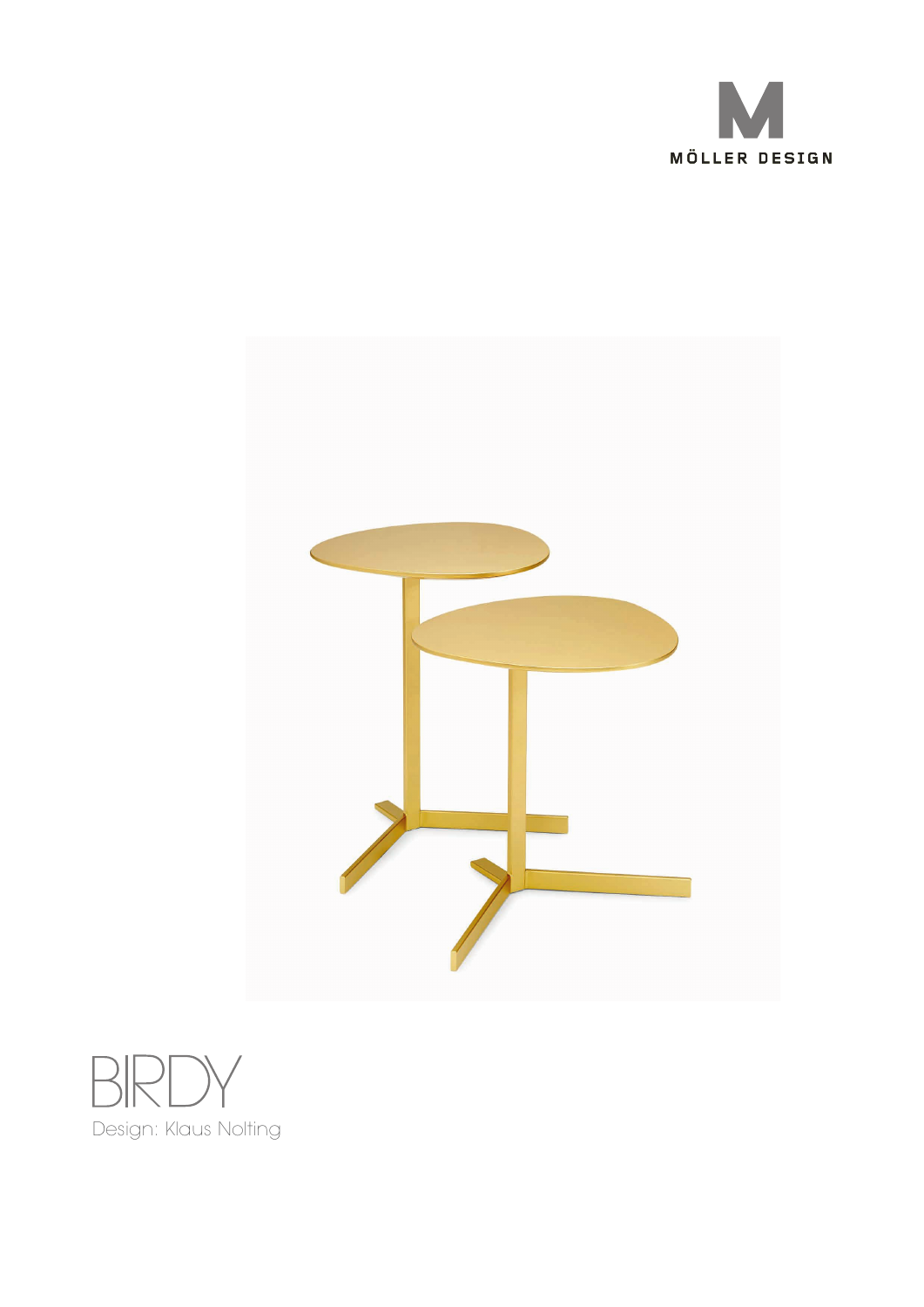



Inspiriert von einem Vogelfuß teilt sich der Fuß des BIRDY auf in einen kurzen, flachen hinteren Ausleger, der die Breite des Standrohres nach hinten fortführt und zwei aufrechte vordere Ausleger, die die seitliche Dimension des Standrohres aufnehmen. Dadurch steht das Standrohr aussermittig unter der runden Platte und ermöglicht bei Bedarf ein Überkragen über die Sofa- oder Bettkante.

Inspired by a bird's foot, the BIRDY's foot splits into a short, flat rear boom, which continues the width of the standpipe to the rear and two upright front arms, the lateral take dimension of the standpipe. As a result, the standpipe stands eccentrically under the plate and, if required, allows overhanging over the edge of the sofa or bed.

BIRDY kiesel, H 45 cm, Lack matt graphitgrau BIRDY diam 40 cm, H 45 und 53 cm, Bronze Metallic